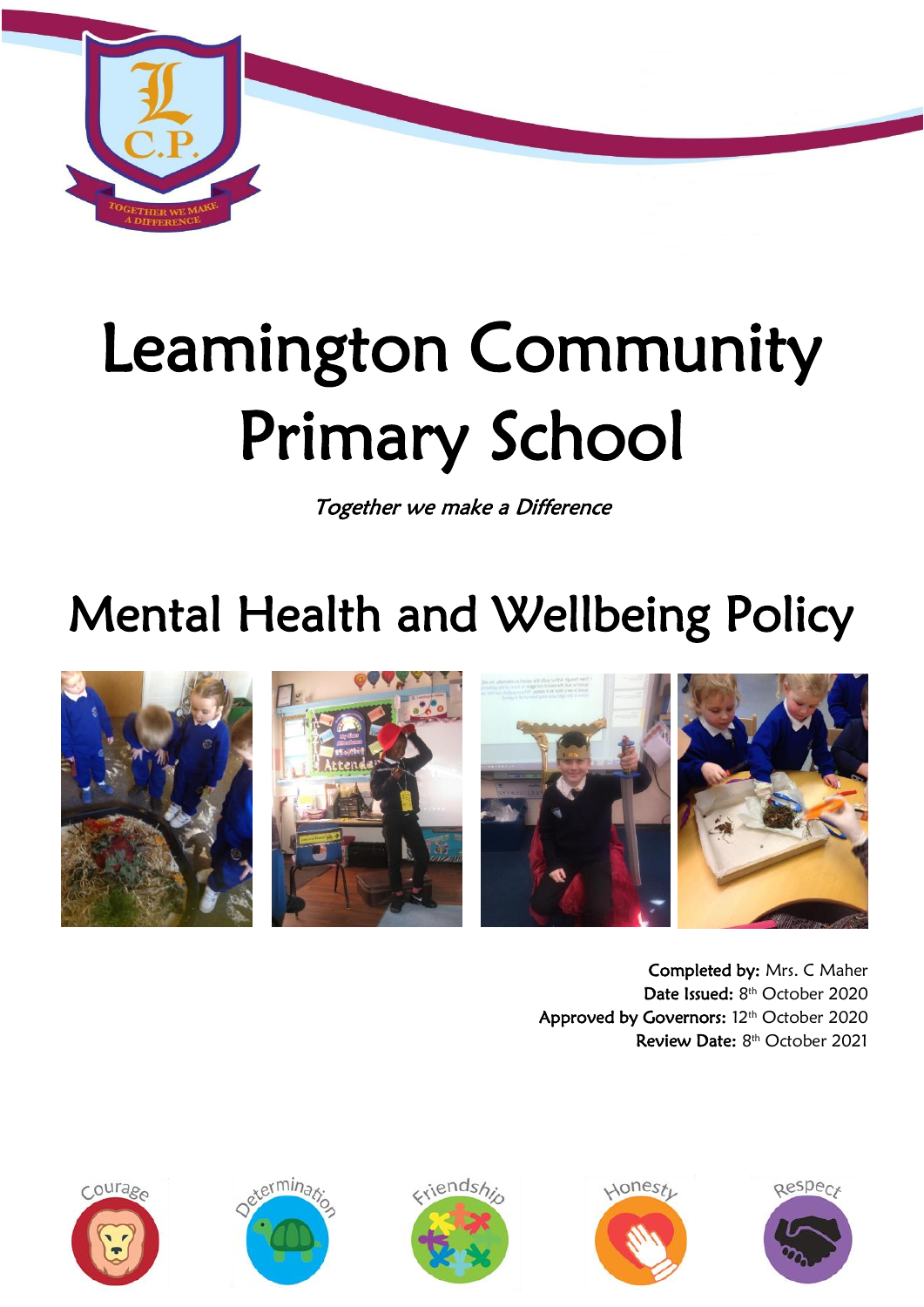#### **Leamington Community Primary School: Mental Health and Wellbeing Policy**

### 1.0 Policy statement

At Leamington Community Primary School, we are committed to promoting positive mental health and emotional wellbeing to all students, their families and members of staff and governors. Our open culture allows students' voices to be heard, and through the use of effective policies and procedures we ensure a safe and supportive environment for all affected - both directly and indirectly - by mental health issues.

## 2.0 Scope

This policy is a guide to all staff – including non-teaching and governors – outlining Leamington Community Primary's approach to promoting mental health and emotional wellbeing.

It should be read in conjunction with other relevant school policies, including: Child Protection and Safeguarding Policy and the PSHE/RSE Policy.

## 3.0 Policy Aims

- Promote positive mental health and emotional wellbeing in all staff and students.
- Increase understanding and awareness of common mental health issues.
- Enable staff to identify and respond to early warning signs of mental ill health in students.
- **Enable staff to understand how and when to access support when working with young people with mental** health issues.
- **Provide the right support to students with mental health issues, and know where to signpost them and** their parents/carers for specific support.
- Develop resilience amongst students and raise awareness of resilience building techniques.
- Raise awareness amongst staff and gain recognition from SLT that staff may have mental health issues, and that they are supported in relation to looking after their wellbeing; instilling a culture of staff and student welfare where everyone is aware of signs and symptoms with effective signposting underpinned by behaviour and welfare around school.

## 4.0 Key staff members

This policy aims to ensure all staff take responsibility to promote the mental health of students, however key members of staff have specific roles to play: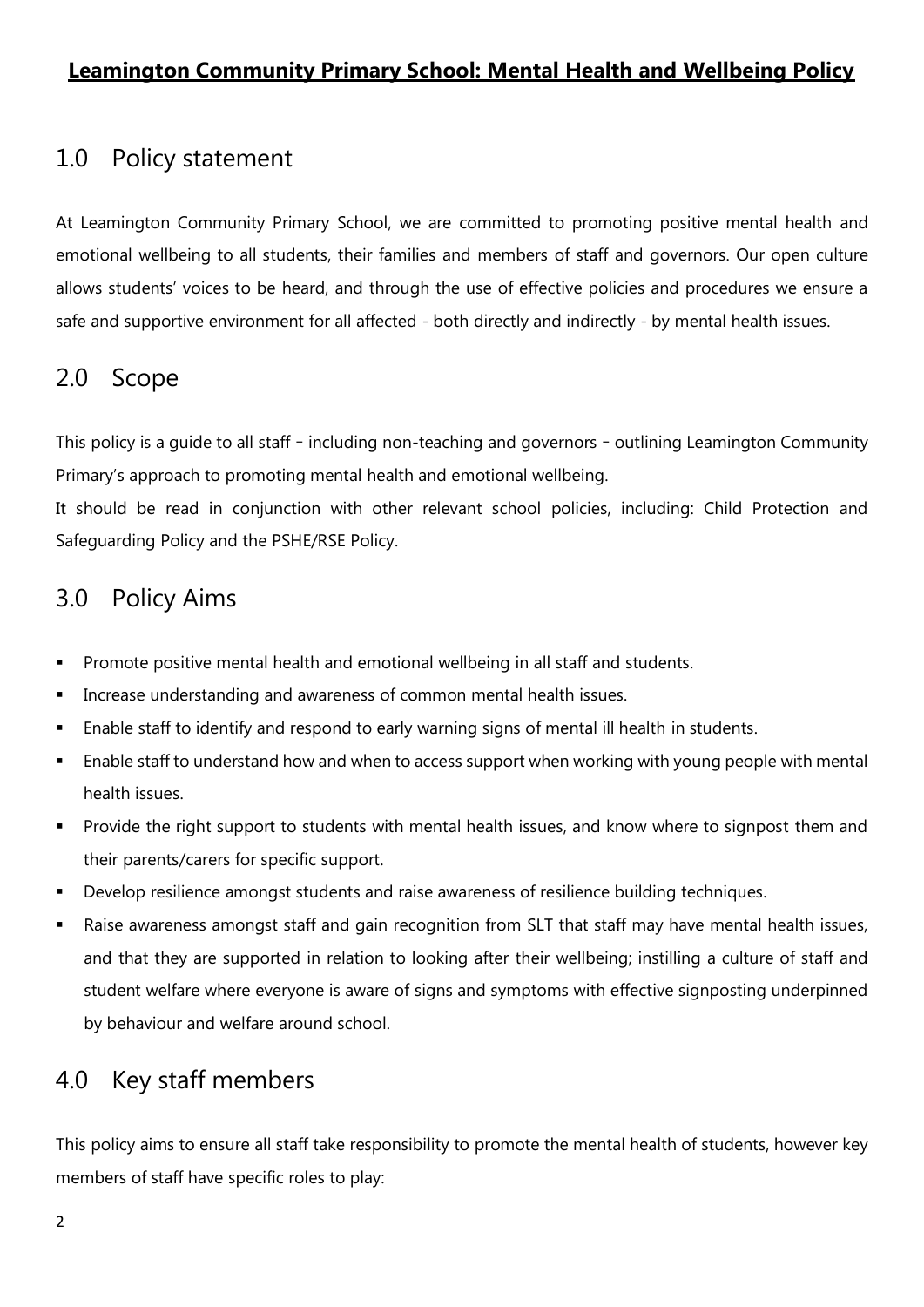- Inclusion Team
- Designated Safeguarding Lead (DSL)
- **SENCO**
- Wellbeing Governor
- Mental Health Lead
- PSHE Subject Lead
- Head teacher and SLT

If a member of staff is concerned about the mental health or wellbeing of student, in the first instance they should speak to the Mental Health Lead or DSL.

If there is a concern that the student is high risk or in danger of immediate harm, the school's child protection procedures should be followed.

If the child presents a high risk medical emergency, relevant procedures should be followed, including involving the emergency services if necessary.

## 5.0 Pupil Passports

When a pupil has been identified as having cause for concern, is receiving support either through CAMHS or another organisation and/or has a diagnosed mental health issue, the child will be identified on the Inclusion team database. The support the child receives will be identified on this database with targets and progress monitored through session evaluations on CPOMs. Some children may also be added to the SEND register with Social, Emotional and Mental Health identified as one of their primary needs. These pupils should have an individual Pupil Passport outlining their specific needs, targets and outcomes as well as any additional interventions and provisions they are accessing. The development of the plan should involve the pupil, parents, and relevant professionals.

Suggested elements of this plan include:

- SMART targets specifically focusing on the child's social, emotional and mental health needs
- Suggested strategies to help the child achieve their target
- Staff/ adults that will support the child achieve these targets should be identified

## 6.0 Teaching about mental health

The skills, knowledge and understanding our students need to keep themselves - and others - physically and mentally healthy and safe are included as part of our PSHE/RSE curriculum and our wider safeguarding curriculum.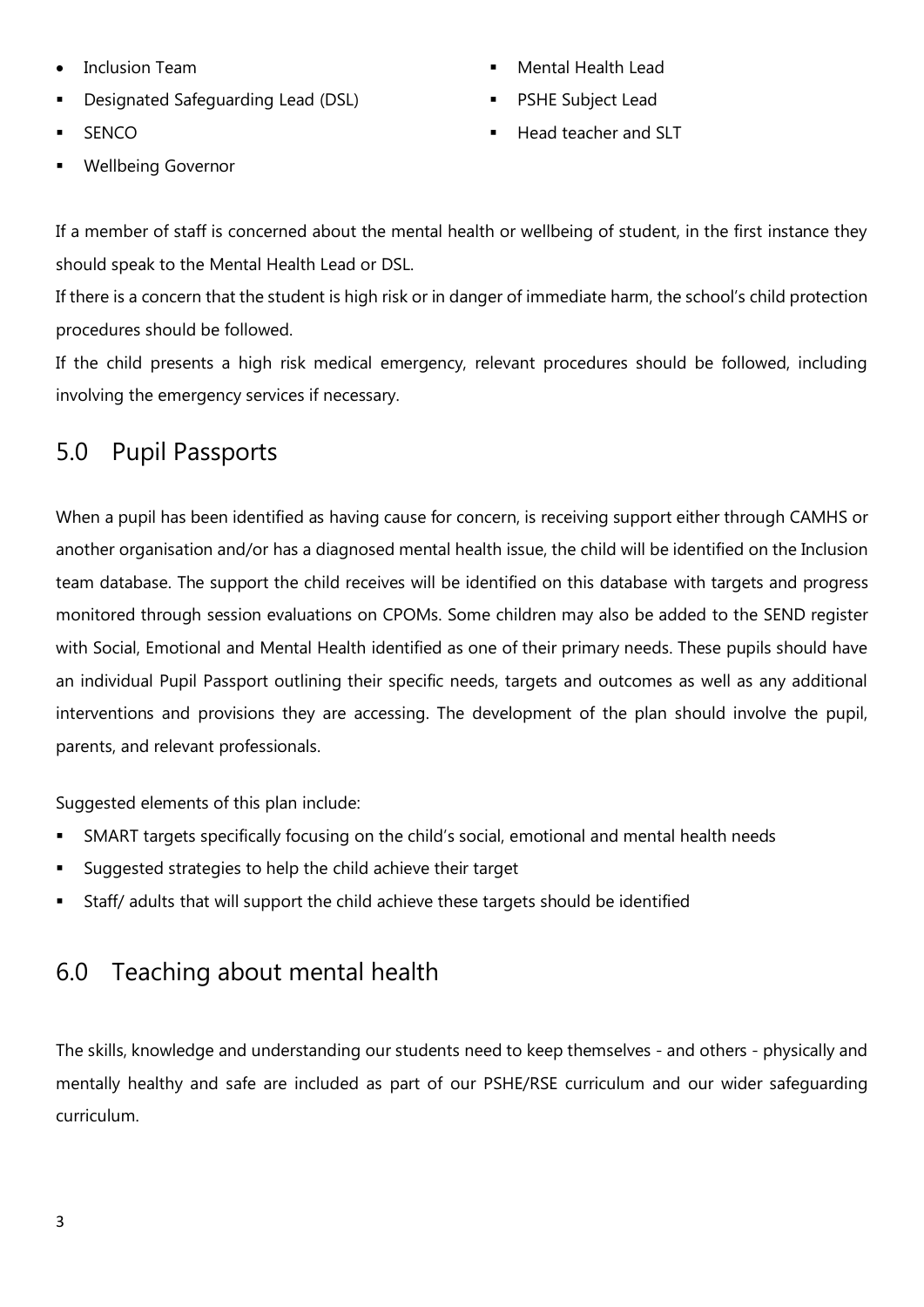We will follow the guidance issued by the PSHE Association alongside the Jigsaw scheme of work to prepare us to teach about mental health and emotional health safely and sensitively. Incorporating this into our curriculum at all stages is a good opportunity to promote students' wellbeing through the development of healthy coping strategies and an understanding of students' own emotions as well as those of other people.

Additionally, we will use such lessons as a vehicle for providing students who do develop difficulties with strategies to keep themselves healthy and safe, as well as supporting students to support any of their friends who are facing challenges. **See Section 14 for Supporting Peers**

## 7.0 Signposting

We will ensure that staff, students and parents/carers are aware of the support and services available to them, and how they can access these services.

Within the school and through our communication channels (newsletters, website), we will share and display relevant information about local and national support services and events.

The aim of this is to ensure students understand:

What help is available

Why should they access it

**Who it is aimed at** 

What is likely to happen next

How to access it

## 8.0 Sources or support at school and in the local community

#### **School Based Support**

At Leamington Community Primary School, we have a wealth of support available to support children with their mental health:

- A whole school approach to emotional regulation through the use of the Zones of Regulation Framework
- An Inclusion team DHT, DSL, Mental Health Lead, SENCO, Family Support Worker, Mentors and Attendance Mentor.
- **Full time mentor**
- ThInc. Room therapist
- **Family Support Worker**
- **Educational Mental Health Practitioner service**
- **Seedlings service**
- 'Wellbeing with Lisa' sessions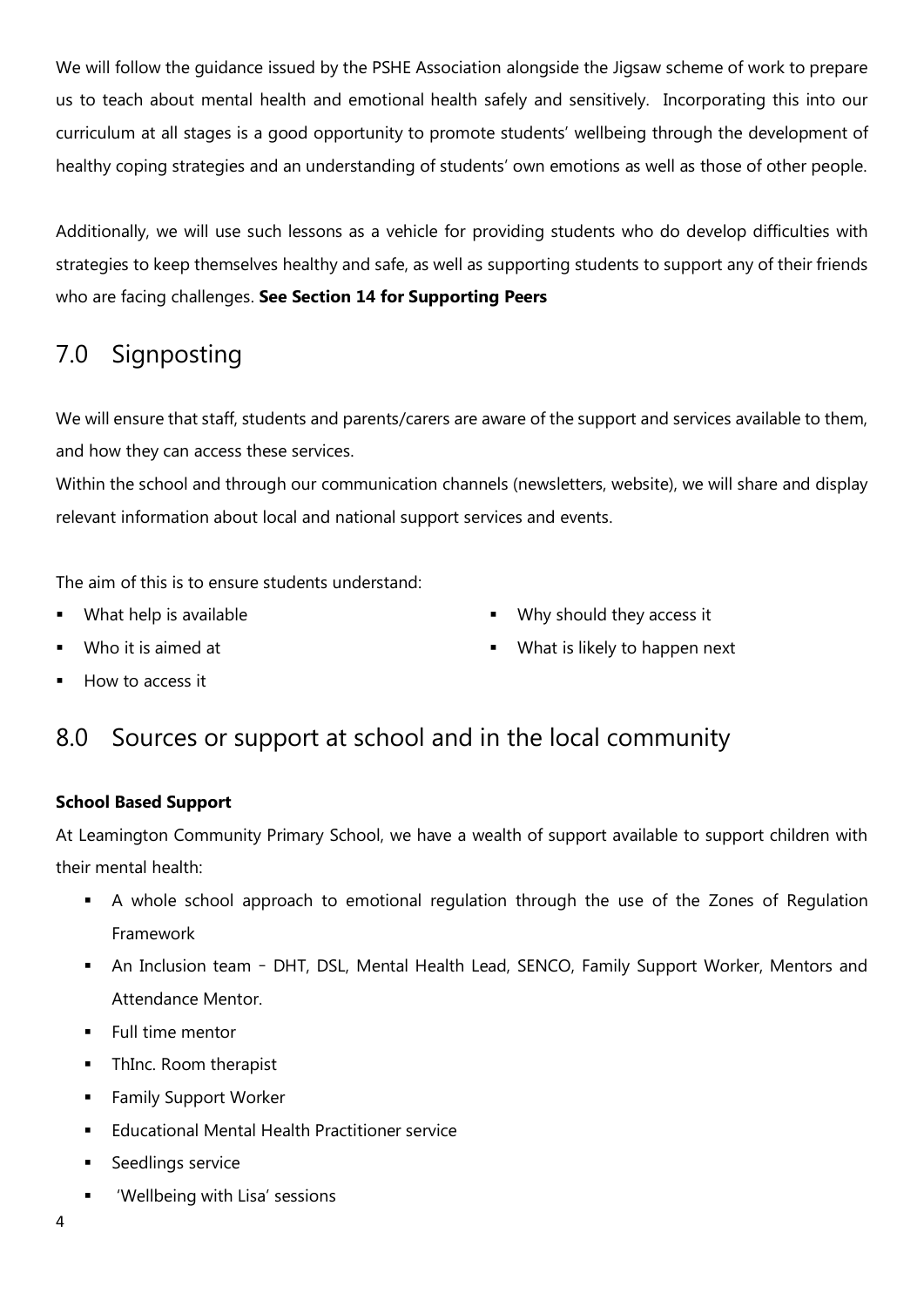- **ACEs** course
- Whole school promotes discussion around mental health through World Mental Health Day and Children's Mental Health Week celebrations.

#### **Local Support**

In Liverpool, there are a range of organisations and groups offering support, including the **CAMHS partnership**, a group of providers specialising in children and young people's mental health wellbeing. These partners deliver accessible support to children, young people and their families, whilst working with professionals to reduce the range of mental health issues through prevention, intervention, training and participation.

<https://www.liverpoolcamhs.com/>

## 9.0 Warning Signs

Staff may become aware of warning signs which indicate a student is experiencing mental health or emotional wellbeing issues. These warning signs should always be taken seriously and staff observing any of these warning signs should alert the Mental Health Lead – Mrs. Maher or the DSL – Iris Kelleher.

Possible warning signs, which all staff should be aware of include:

- **Physical signs of harm that are repeated or** appear non-accidental
- Changes in eating / sleeping habits
- Increased isolation from friends or family, becoming socially withdrawn
- Changes in activity and mood
- **Lowering of academic achievement**
- Talking or joking about self-harm or suicide
- Abusing drugs or alcohol
- Expressing feelings of failure, uselessness or loss of hope
- Changes in clothing e.g. long sleeves in warm weather
- **Secretive behaviour**
- **Skipping PE or getting changed secretively**
- Lateness to, or absence from school
- Repeated physical pain or nausea with no evident cause
- An increase in lateness or absenteeism

## 10.0 Targeted support

We recognise some children and young people are at greater risk of experiencing poorer mental health. For example, those who are in care, young carers, those who have had previous access to CAMHS, those living with parents/carers with a mental illness and those living in households experiencing domestic violence.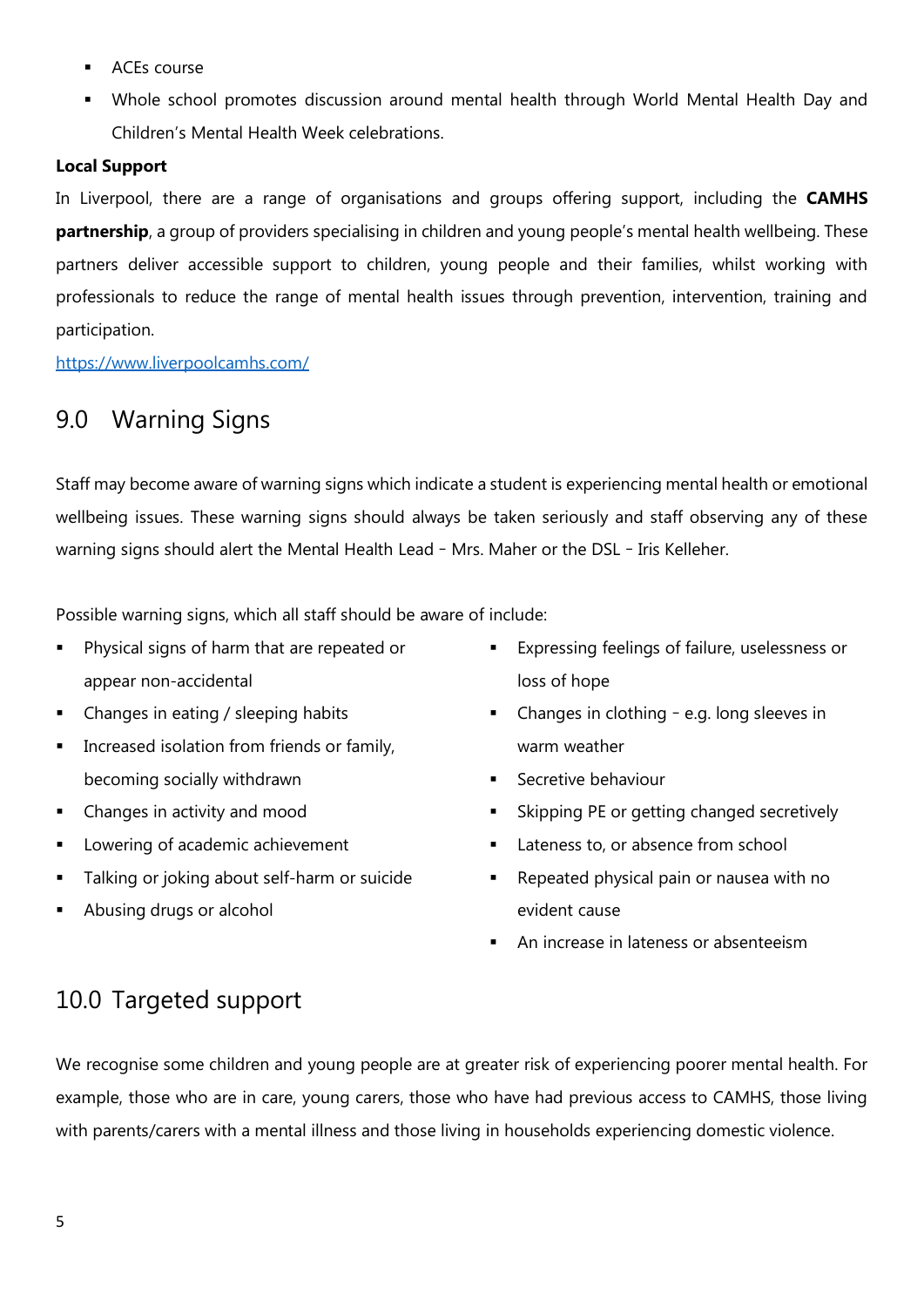We work closely with school nurses and their teams in supporting the emotional and mental health needs of school-aged children and are equipped to work at community, family and individual levels. Their skills cover identifying issues early, determining potential risks and providing early intervention to prevent issues escalating.

We ensure timely and effective identification of students who would benefit from targeted support and ensure appropriate referral to support services by:

- Providing specific help for those children most at risk (or already showing signs) of social, emotional, and behavioural problems;
- Working closely with Liverpool City Council Children's Services, Liverpool CAMHS and other agencies services to follow various protocols including assessment and referral;
- Identifying and assessing in line with the Early Help Assessment Tool (EHAT), children who are showing early signs of anxiety, emotional distress, or behavioural problems;
- Discussing options for tackling these problems with the child and their parents/carers.
- Providing a range of interventions that have been proven to be effective and according to the child's needs;
- Ensure young people have access to pastoral care and support, as well as specialist services, including Liverpool CAMHS, so that emotional, social and behavioural problems can be dealt with as soon as they occur;
- Provide young people with clear and consistent information about the opportunities available for them to discuss personal issues and emotional concerns. Any support offered should take account of local community and education policies and protocols regarding confidentiality;
- Provide young people with opportunities to build relationships, particularly those who may find it difficult to seek support when they need it; and
- The identification, assessment, and support of young carers under the statutory duties outlined in the Children & Families Act 2014.

## 11.0 Managing disclosures

If a student chooses to disclose concerns about themselves, or a friend, to any member of staff, the response will be calm, supportive and non-judgemental. All disclosures should be recorded confidentially on the student's personal record on CPOMs, including:

- **Date**
- Name of member of staff to whom the disclosure was made
- Nature of the disclosure & main points from the conversation
- **Agreed next steps**

This information will be shared with the safeguarding team and Mental Health Lead.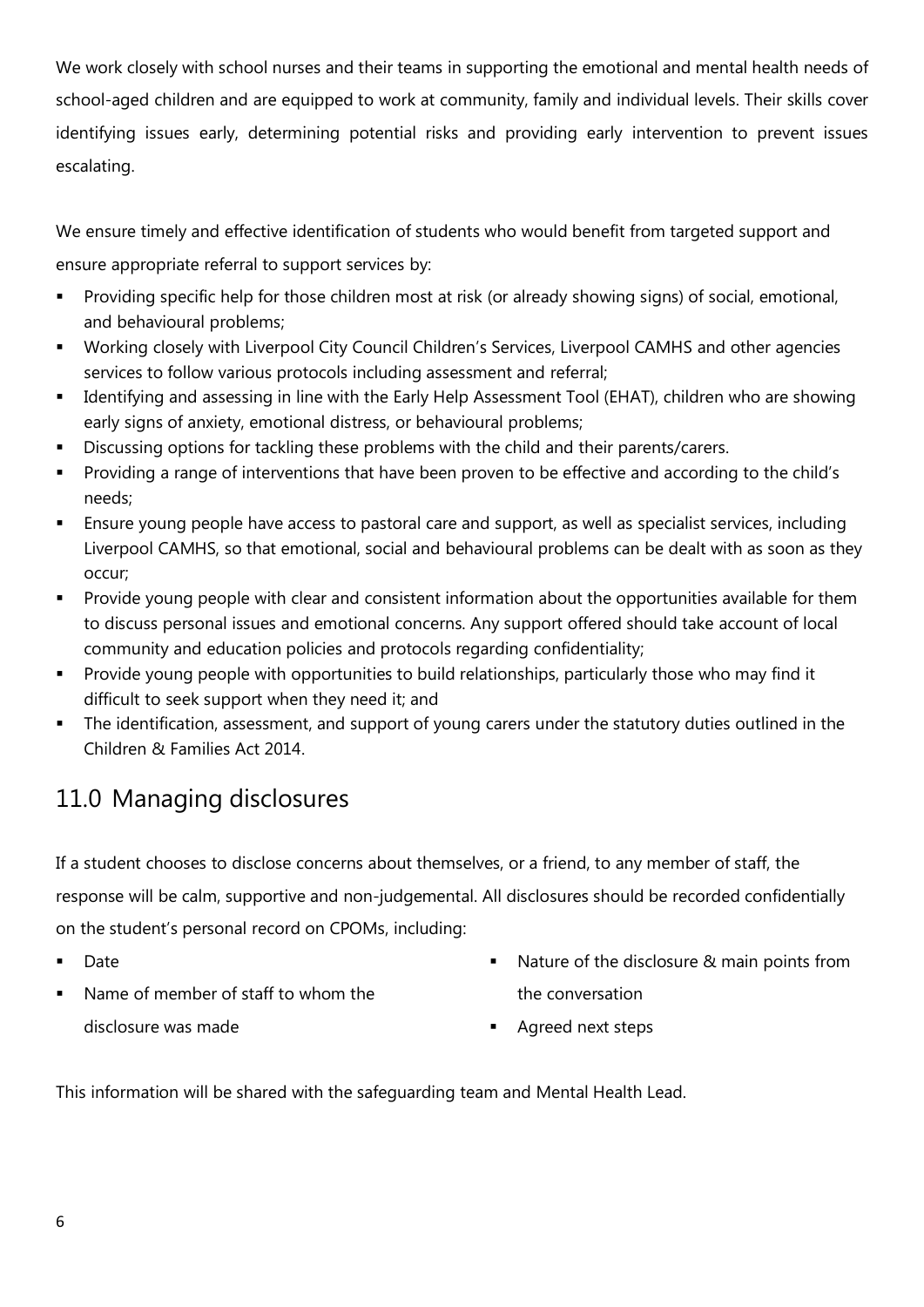## 12.0 Confidentiality

If a member of staff feels it is necessary to pass on concerns about a student to either someone within or outside of the school, then this will be first discussed with the student. We will tell them:

- Who we are going to tell
- What we are going to tell them
- Why we need to tell them
- When we're going to tell them

Ideally, consent should be gained from the student first, however, there may be instances when information must be shared, such as students up to the age of 16 who are in danger of harm.

It is important to also safeguard staff emotional wellbeing. By sharing disclosures with a colleague this ensures one single member of staff isn't solely responsible for the student. This also ensures continuity of care should staff absence occur and provides opportunities for ideas and support. Concerns should always be logged on CPOMs.

Parents must always be informed, but students may choose to tell their parents themselves. If this is the case, a timescale of 24 hours is recommended to share this information before the school makes contact with the parents/carers.

If a pupil gives us reason to believe that they are at risk, or there are child protection issues, parents should not be informed, but the child protection procedures should be followed.

## 13.0 Whole-school approach

#### 13.1 Working with parents/carers

We are mindful that for a parent, hearing about their child's issues can be upsetting and distressing. They may therefore respond in various ways which we should be prepared for and allow time for the parent to reflect and come to terms with the situation.

Signposting parents to other sources of information and support can be helpful in these instances. At the end of the meeting, lines of communication should be kept open should the parents have further questions or concerns. Booking a follow-up meeting or phone call might be beneficial at this stage.

Ensure a record of the meeting and points discussed/agree are added to the pupil's CPOMs record.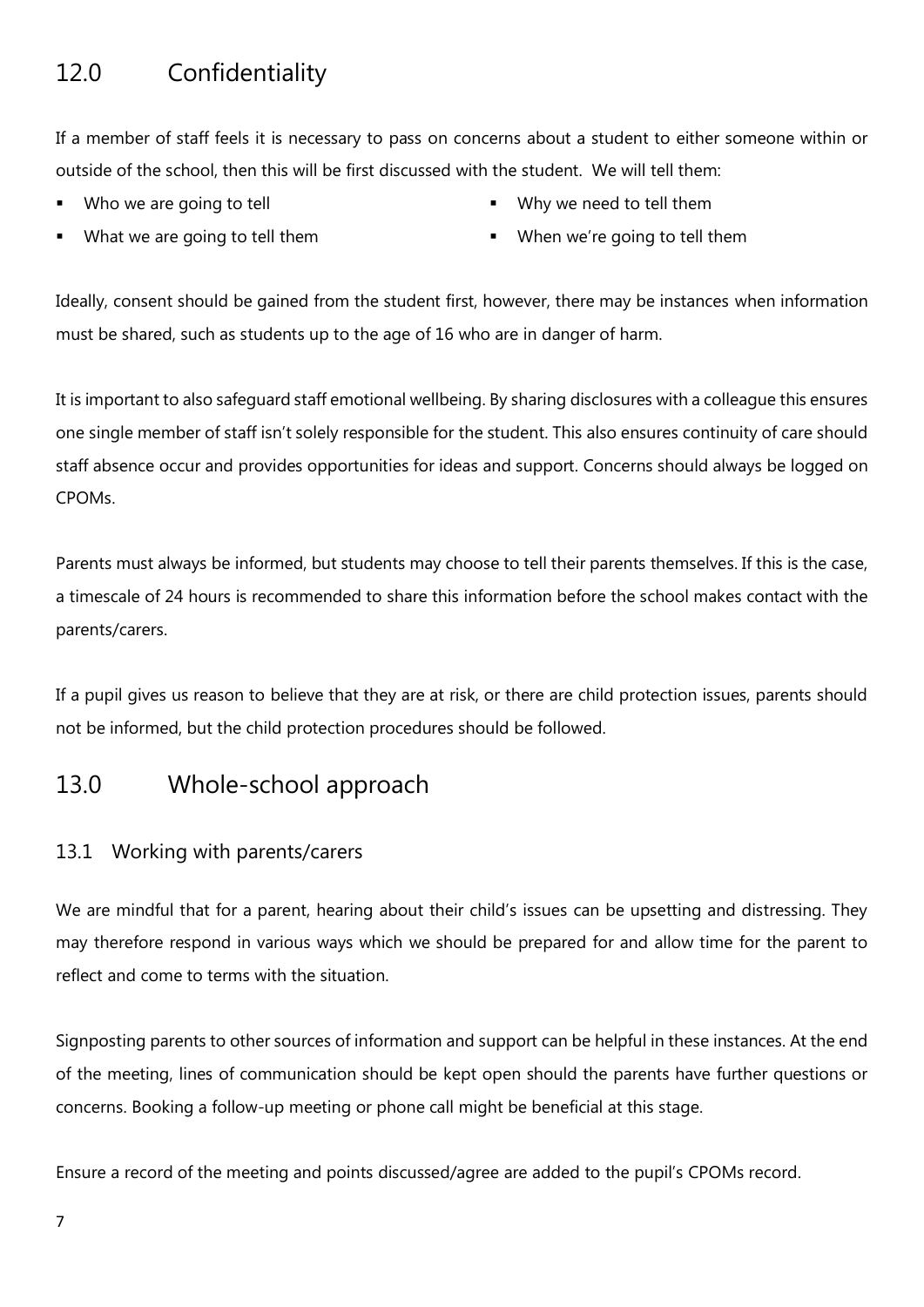#### 13.2 Supporting parents

We recognise the family plays a key role in influencing children and young people's emotional health and wellbeing; we will work in partnership with parents and carers to promote emotional health and wellbeing by:

- Ensuring all parents are aware of and have access to promoting social and emotional wellbeing and preventing mental health problems;
- Highlighting sources of information and support about common mental health issues through our communication channels (website, newsletters etc.);
- Offering support to help parents or carers develop their parenting skills. This may involve providing information or offering small, group-based programmes run by community nurses (such as school nurses and health visitors) or other appropriately trained health or education practitioners; and
- Ensuring parents, carers and other family members living in disadvantaged circumstances are given the support they need to participate fully in activities to promote social and emotional wellbeing. This will include support to participate in any parenting sessions, by offering a range of times for the sessions or providing help with transport and childcare. We recognise this might involve liaison with family support agencies.

## 14.0 Supporting Peers

When a student is suffering from mental health issues, it can be a difficult time for their friends who may want to support but do not know how. To keep peers safe, we will consider on a case by case basis which friends may need additional support. Support will be provided in one to one or group settings and will be guided by conversations by the student who is suffering and their parents with whom we will discuss:

- What it is helpful for friends to know and what they should not be told
- How friends can best support
- Things friends should avoid doing / saying which may inadvertently cause upset
- Warning signs that their friend needs help (e.g. signs of relapse)

Additionally, we will want to highlight with peers:

- Where and how to access support for themselves
- Safe sources of further information about their friend's condition
- Healthy ways of coping with the difficult emotions they may be feeling